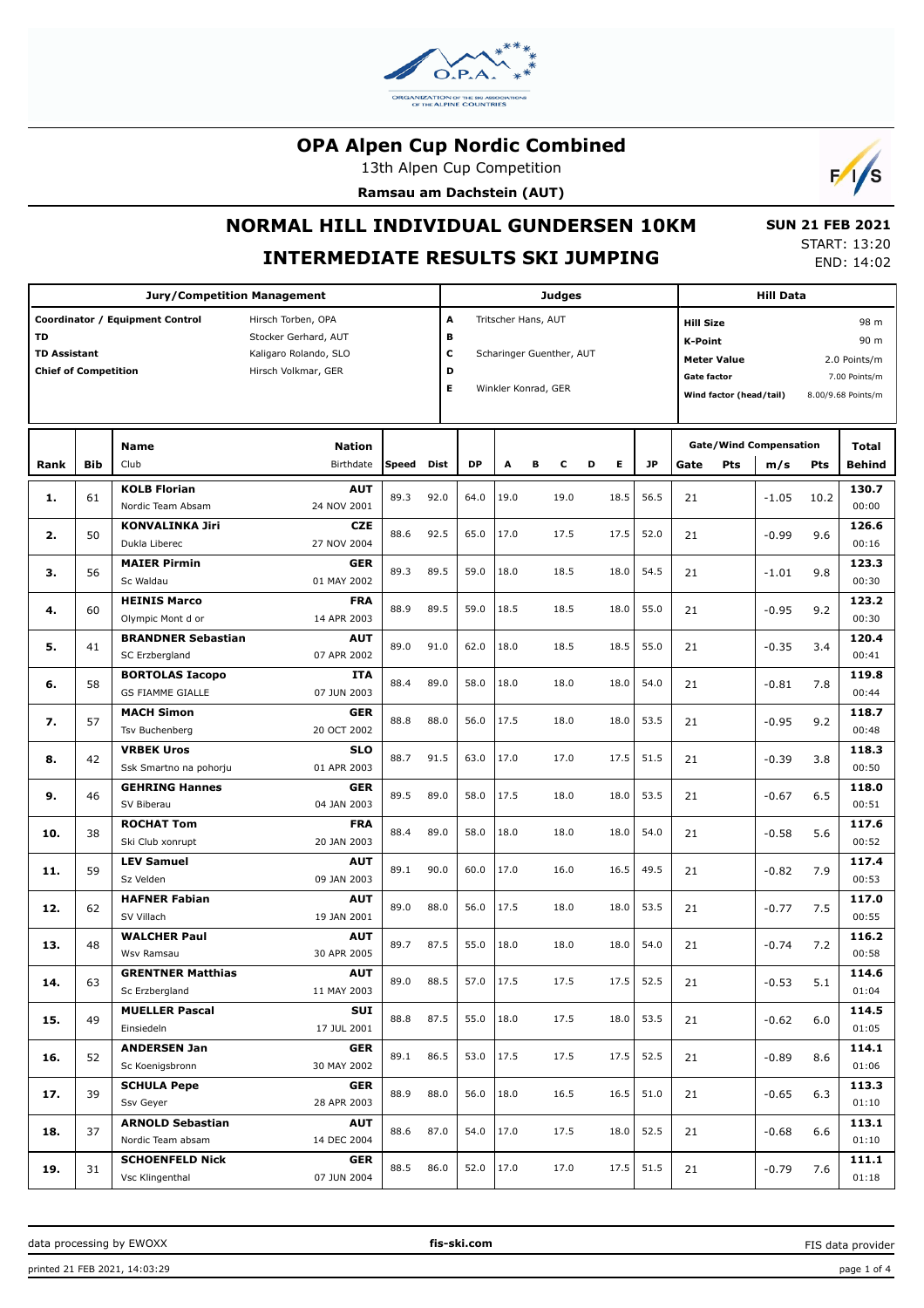

13th Alpen Cup Competition

**Ramsau am Dachstein (AUT)**



# **NORMAL HILL INDIVIDUAL GUNDERSEN 10KM**

#### **SUN 21 FEB 2021** START: 13:20

|      | <b>INTERMEDIATE RESULTS SKI JUMPING</b> |                                                             |                           |       |      |      |      |        |  |         |           |      |     | JIANI, 1J.ZU<br>END: 14:02    |      |                |
|------|-----------------------------------------|-------------------------------------------------------------|---------------------------|-------|------|------|------|--------|--|---------|-----------|------|-----|-------------------------------|------|----------------|
|      |                                         | Name                                                        | <b>Nation</b>             |       |      |      |      |        |  |         |           |      |     | <b>Gate/Wind Compensation</b> |      | Total          |
| Rank | Bib                                     | Club                                                        | Birthdate                 | Speed | Dist | DP   | Α    | в<br>c |  | E.<br>D | <b>JP</b> | Gate | Pts | m/s                           | Pts  | <b>Behind</b>  |
| 20.  | 20                                      | <b>GARBAJS Matic</b><br>Ssk Ilirija                         | <b>SLO</b><br>21 OCT 2003 | 89.6  | 85.5 | 51.0 | 17.0 | 17.5   |  | 17.0    | 51.5      | 21   |     | $-0.74$                       | 7.2  | 109.7<br>01:24 |
| 21.  | 45                                      | <b>SOMMERFELDT Tristan</b><br>Wsc Erzgebirge oberwiesenthal | <b>GER</b><br>16 DEC 2004 | 89.0  | 84.0 | 48.0 | 17.5 | 17.5   |  | 17.5    | 52.5      | 21   |     | $-0.91$                       | 8.8  | 109.3<br>01:26 |
| 21.  | 36                                      | <b>BAUREGGER Samuel</b><br>Wsv Ramsau                       | AUT<br>26 NOV 2003        | 89.7  | 87.0 | 54.0 | 17.0 | 17.5   |  | 17.0    | 51.5      | 21   |     | $-0.39$                       | 3.8  | 109.3<br>01:26 |
| 23.  | 44                                      | <b>MARIOTTI Domenico</b><br>G.S. FIAMME ORO MOENA           | <b>ITA</b><br>09 OCT 2001 | 88.5  | 85.5 | 51.0 | 17.5 | 17.0   |  | 17.5    | 52.0      | 21   |     | $-0.63$                       | 6.1  | 109.1<br>01:26 |
| 24.  | 24                                      | <b>MACH Lucas</b><br><b>TSV Buchenberg</b>                  | GER<br>13 AUG 2004        | 88.9  | 85.0 | 50.0 | 17.5 | 17.0   |  | 17.5    | 52.0      | 21   |     | $-0.71$                       | 6.9  | 108.9<br>01:27 |
| 25.  | 30                                      | <b>MICHAUD Tom</b><br>Union Sportive lamoura                | <b>FRA</b><br>11 NOV 2001 | 88.4  | 85.0 | 50.0 | 17.5 | 17.5   |  | 18.0    | 53.0      | 21   |     | $-0.57$                       | 5.5  | 108.5<br>01:29 |
| 26.  | 25                                      | <b>STANONIK Erazem</b><br>Ssk Alpina ziri                   | <b>SLO</b><br>23 JAN 2002 | 88.8  | 85.5 | 51.0 | 16.0 | 17.0   |  | 16.5    | 49.5      | 21   |     | $-0.80$                       | 7.7  | 108.2<br>01:30 |
| 27.  | 12                                      | <b>HERBRECHTER Max</b><br>WSC 07 Ruhla                      | <b>GER</b><br>27 AUG 2004 | 89.0  | 84.0 | 48.0 | 17.5 | 17.0   |  | 17.5    | 52.0      | 21   |     | $-0.83$                       | 8.0  | 108.0<br>01:31 |
| 28.  | 29                                      | <b>GUETL Kilian</b><br>TS Ski Nordic 4.0                    | <b>AUT</b><br>14 JAN 2004 | 89.4  | 83.5 | 47.0 | 18.0 | 17.5   |  | 17.5    | 53.0      | 21   |     | $-0.82$                       | 7.9  | 107.9<br>01:31 |
| 29.  | 19                                      | <b>ZELNIK Matija</b><br>Sk Triglav kranj                    | <b>SLO</b><br>28 JAN 2004 | 89.3  | 83.0 | 46.0 | 17.5 | 17.0   |  | 17.5    | 52.0      | 21   |     | $-0.91$                       | 8.8  | 106.8<br>01:36 |
| 30.  | 55                                      | <b>REITER Severin</b><br>SC Bischofshofen                   | <b>AUT</b><br>30 JAN 2004 | 89.2  | 83.5 | 47.0 | 17.0 | 17.0   |  | 17.0    | 51.0      | 21   |     | $-0.88$                       | 8.5  | 106.5<br>01:37 |
| 31.  | 22                                      | <b>KOHLBERGER Lukas</b><br>Dukla Liberec                    | <b>CZE</b><br>13 MAR 2002 | 88.3  | 83.0 | 46.0 | 17.0 | 17.0   |  | 17.5    | 51.5      | 21   |     | $-0.90$                       | 8.7  | 106.2<br>01:38 |
| 32.  | 21                                      | <b>GRAEBERT Benedikt</b><br>WSV Oberaudorf                  | <b>GER</b><br>02 FEB 2005 | 88.7  | 82.5 | 45.0 | 17.0 | 17.0   |  | 17.0    | 51.0      | 21   |     | $-0.91$                       | 8.8  | 104.8<br>01:44 |
| 33.  | 4                                       | <b>STENZEL Richard</b><br>SC Motor Zelle-Mehlis             | <b>GER</b><br>26 OCT 2005 | 88.3  | 85.0 | 50.0 | 15.5 | 17.0   |  | 17.0    | 49.5      | 21   |     | $-0.39$                       | 3.8  | 103.3<br>01:50 |
| 34.  | 28                                      | <b>DOVZAN Lovro</b><br>Nsk Trzic fmg                        | <b>SLO</b><br>29 JUL 2004 | 88.8  | 82.5 | 45.0 | 17.5 | 18.0   |  | 17.5    | 53.0      | 21   |     | $-0.54$                       | 5.2  | 103.2<br>01:50 |
| 35.  | 33                                      | <b>HLADNIK Matic</b><br><b>Nsk Trzic</b>                    | SLO<br>14 FEB 2003        | 88.3  | 82.5 | 45.0 | 17.5 | 17.5   |  | 17.0    | 52.0      | 21   |     | $-0.58$                       | 5.6  | 102.6<br>01:52 |
| 36.  | 40                                      | <b>PFANDL Nicolas</b><br>WSV Murau                          | AUT<br>29 MAR 2003        | 88.8  | 82.5 | 45.0 | 17.5 | 17.5   |  | 17.0    | 52.0      | 21   |     | $-0.54$                       | 5.2  | 102.2<br>01:54 |
| 37.  | 43                                      | <b>FISCHER Jakob</b><br>Ssv Geyer                           | GER<br>21 OCT 2001        | 88.7  | 83.0 | 46.0 | 17.0 | 18.0   |  | 17.0    | 52.0      | 21   |     | $-0.40$                       | 3.9  | 101.9<br>01:55 |
| 38.  | 47                                      | <b>SIMEK Jan</b><br>Dukla Liberec                           | CZE<br>01 JUL 2003        | 89.2  | 81.5 | 43.0 | 17.0 | 17.0   |  | 17.0    | 51.0      | 21   |     | $-0.73$                       | 7.1  | 101.1<br>01:58 |
| 39.  | $\overline{7}$                          | <b>BRUECKL David</b><br>Wsv-Djk Rastbuechl                  | GER<br>30 OCT 2003        | 88.3  | 82.5 | 45.0 | 16.5 | 17.5   |  | 17.5    | 51.5      | 21   |     | $-0.43$                       | 4.2  | 100.7<br>02:00 |
| 40.  | 15                                      | <b>SUDEK Radim</b><br>Dukla Liberec                         | <b>CZE</b><br>06 JAN 2004 | 88.7  | 80.0 | 40.0 | 17.0 | 16.5   |  | 16.5    | 50.0      | 21   |     | $-1.07$                       | 10.4 | 100.4<br>02:01 |
| 41.  | 17                                      | <b>MUHIC David</b><br>Sd Dolomiti                           | <b>SLO</b><br>12 FEB 2002 | 89.2  | 80.0 | 40.0 | 16.5 | 17.0   |  | 16.5    | 50.0      | 21   |     | $-1.01$                       | 9.8  | 99.8<br>02:04  |
| 42.  | 34                                      | <b>WASTIAN Maximilian</b><br>Sv Innsbruck bergisel          | <b>AUT</b><br>25 MAY 2003 | 88.2  | 81.0 | 42.0 | 17.0 | 17.5   |  | 17.0    | 51.5      | 21   |     | $-0.51$                       | 4.9  | 98.4<br>02:09  |
| 43.  | 16                                      | <b>TREAND Lilian</b><br>Olympic Mont d or                   | <b>FRA</b><br>12 JUN 2005 | 88.5  | 79.0 | 38.0 | 17.0 | 16.5   |  | 16.5    | 50.0      | 21   |     | $-1.03$                       | 10.0 | 98.0<br>02:11  |

data processing by EWOXX **fis-ski.com**

FIS data provider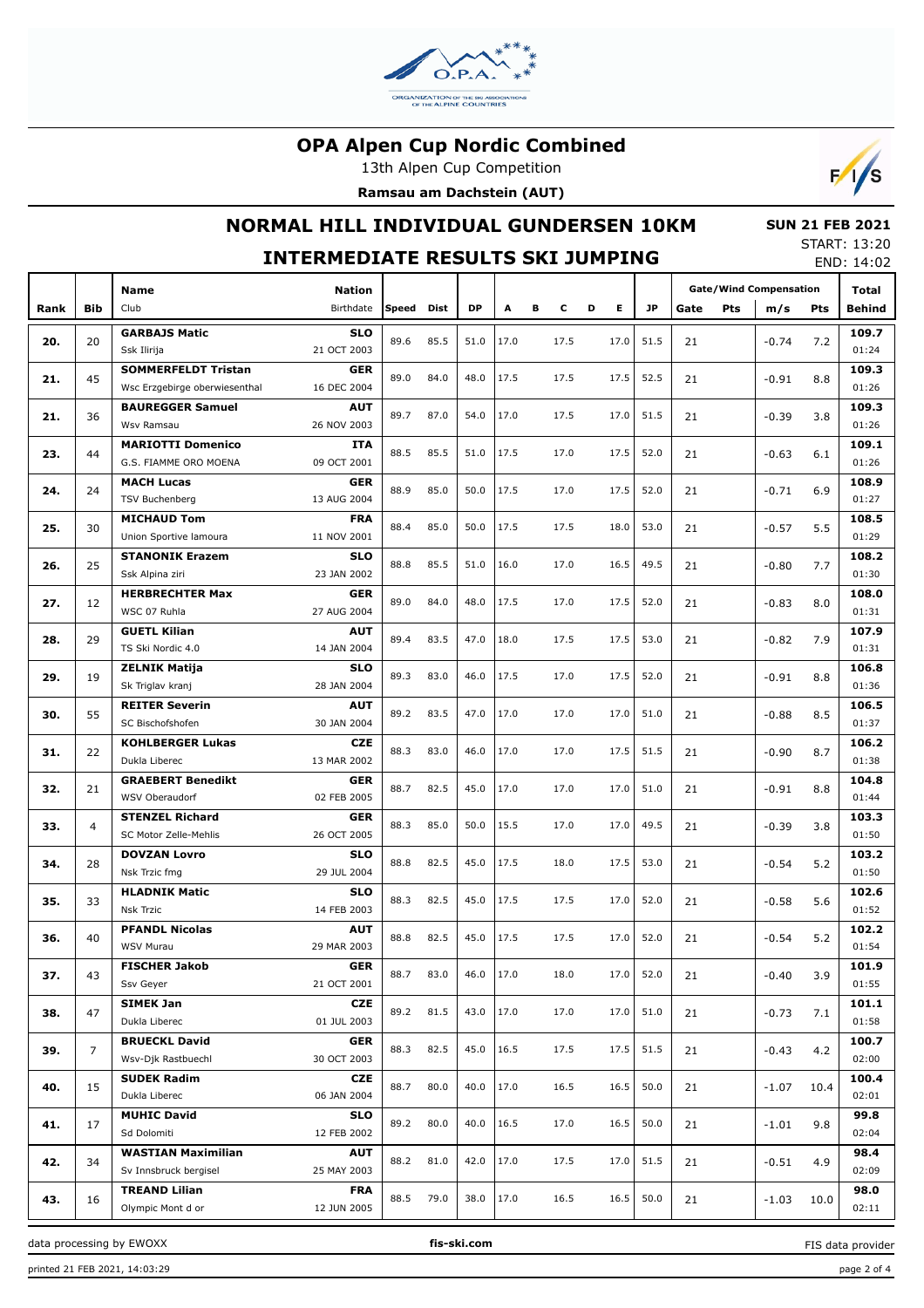

13th Alpen Cup Competition

**Ramsau am Dachstein (AUT)**



# **NORMAL HILL INDIVIDUAL GUNDERSEN 10KM**

 **SUN 21 FEB 2021** START: 13:20 END: 14:02

|      |                |                                                      | <b>INTERMEDIATE RESULTS SKI JUMPING</b> |       |             |           |      |   |      |        |           |      |            |                               |              | JIANI. 1J.ZU<br>END: 14:02 |
|------|----------------|------------------------------------------------------|-----------------------------------------|-------|-------------|-----------|------|---|------|--------|-----------|------|------------|-------------------------------|--------------|----------------------------|
|      |                | <b>Name</b>                                          | <b>Nation</b>                           |       |             |           |      |   |      |        |           |      |            | <b>Gate/Wind Compensation</b> | <b>Total</b> |                            |
| Rank | <b>Bib</b>     | Club                                                 | Birthdate                               | Speed | <b>Dist</b> | <b>DP</b> | A    | в | c    | E<br>D | <b>JP</b> | Gate | <b>Pts</b> | m/s                           | Pts          | <b>Behind</b>              |
|      |                | <b>RADOVAN Stefano</b>                               | <b>ITA</b>                              |       |             |           |      |   |      |        |           |      |            |                               |              | 97.2                       |
| 44.  | 53             | GRUPPO SCIATORI FIAMME GIALLE                        | 26 APR 2003                             | 89.2  | 78.0        | 36.0      | 17.0 |   | 17.0 | 16.5   | 50.5      | 21   |            | $-1.11$                       | 10.7         | 02:14                      |
|      |                | <b>SCHOENBERGER Lukas</b>                            | <b>AUT</b>                              |       |             |           |      |   |      |        |           |      |            |                               |              | 96.9                       |
| 45.  | 54             | Sc Erzbergland                                       | 03 MAR 2003                             | 88.8  | 80.0        | 40.0      | 16.0 |   | 16.5 | 15.5   | 48.0      | 21   |            | $-0.92$                       | 8.9          | 02:15                      |
| 46.  | 51             | <b>KERSTING Lenard</b>                               | <b>GER</b>                              | 89.5  | 79.0        | 38.0      | 17.0 |   | 17.5 | 16.5   | 51.0      | 21   |            | $-0.76$                       | 7.4          | 96.4                       |
|      |                | Sk Winterberg                                        | 17 APR 2002                             |       |             |           |      |   |      |        |           |      |            |                               |              | 02:17                      |
| 47.  | 35             | <b>KOSAK Simon</b>                                   | <b>GER</b>                              | 88.7  | 79.0        | 38.0      | 17.0 |   | 17.5 | 17.0   | 51.5      | 21   |            | $-0.58$                       | 5.6          | 95.1                       |
|      |                | Wsv-Djk Rastbuechl                                   | 20 SEP 2003                             |       |             |           |      |   |      |        |           |      |            |                               |              | 02:22                      |
| 48.  | 5              | <b>MUHIC Aleks</b>                                   | <b>SLO</b>                              | 88.7  | 80.5        | 41.0      | 16.5 |   | 16.0 | 16.0   | 48.5      | 21   |            | $-0.46$                       | 4.5          | 94.0                       |
|      |                | Sd Dolomiti                                          | 12 FEB 2002                             |       |             |           |      |   |      |        |           |      |            |                               |              | 02:27                      |
| 49.  | 8              | <b>OTTENHEIMER Remi</b>                              | <b>FRA</b>                              | 88.2  | 78.0        | 36.0      | 17.0 |   | 16.5 | 16.5   | 50.0      | 21   |            | $-0.80$                       | 7.7          | 93.7                       |
|      |                | Vercors Ski de fond                                  | 06 DEC 2004                             |       |             |           |      |   |      |        |           |      |            |                               |              | 02:28                      |
| 50.  | 27             | <b>GUYOT Paul</b><br>Ski Morbier bellefontaine morez | <b>FRA</b><br>29 JUN 2002               | 88.1  | 77.5        | 35.0      | 17.0 |   | 17.0 | 16.5   | 50.5      | 21   |            | $-0.72$                       | 7.0          | 92.5<br>02:33              |
|      |                | <b>FADRHONS Matej</b>                                | <b>CZE</b>                              |       |             |           |      |   |      |        |           |      |            |                               |              | 91.9                       |
| 51.  | 14             | Sk Jested                                            | 14 MAR 2002                             | 89.0  | 77.0        | 34.0      | 16.0 |   | 16.0 | 16.0   | 48.0      | 21   |            | $-1.02$                       | 9.9          | 02:35                      |
|      |                | <b>GOUY Nils</b>                                     | <b>FRA</b>                              |       |             |           |      |   |      |        |           |      |            |                               |              | 91.0                       |
| 52.  | 23             | Autrans                                              | 10 JUL 2001                             | 88.3  | 76.5        | 33.0      | 16.5 |   | 16.5 | 16.5   | 49.5      | 21   |            | $-0.88$                       | 8.5          | 02:39                      |
|      |                | <b>WIEDEMANN Beat</b>                                | <b>GER</b>                              |       |             |           |      |   |      |        |           |      |            |                               |              | 90.3                       |
| 53.  | 3              | Tsv Buchenberg                                       | 19 MAY 2004                             | 88.7  | 76.5        | 33.0      | 16.5 |   | 17.0 | 17.0   | 50.5      | 21   |            | $-0.70$                       | 6.8          | 02:42                      |
| 54.  | 26             | <b>FISCHBACHER Jonas</b>                             | <b>AUT</b>                              | 87.9  | 76.0        | 32.0      | 16.5 |   | 16.5 | 16.5   | 49.5      | 21   |            | $-0.72$                       | 7.0          | 88.5                       |
|      |                | Wsv Ramsau                                           | 17 OCT 2004                             |       |             |           |      |   |      |        |           |      |            |                               |              | 02:49                      |
| 55.  | 13             | <b>ACKO Sandi</b>                                    | <b>SLO</b>                              | 88.4  | 75.5        | 31.0      | 17.0 |   | 16.5 | 16.5   | 50.0      | 21   |            | $-0.70$                       | 6.8          | 87.8                       |
|      |                | Ssk Smartno na pohorju                               | 20 JAN 2002                             |       |             |           |      |   |      |        |           |      |            |                               |              | 02:52                      |
| 56.  | 6              | <b>ZAJEC Urban</b>                                   | <b>SLO</b>                              | 87.4  | 72.5        | 25.0      | 16.5 |   | 16.5 | 16.0   | 49.0      | 21   |            | $-0.60$                       | 5.8          | 79.8                       |
|      |                | Sk Triglav kranj                                     | 21 FEB 2005                             |       |             |           |      |   |      |        |           |      |            |                               |              | 03:24                      |
| 57.  | $\overline{2}$ | <b>WEGMANN Alois</b>                                 | <b>GER</b>                              | 88.4  | 72.5        | 25.0      | 16.0 |   | 16.5 | 16.5   | 49.0      | 21   |            | $-0.55$                       | 5.3          | 79.3                       |
|      |                | SC Oberstdorf                                        | 15 OCT 2005                             |       |             |           |      |   |      |        |           |      |            |                               |              | 03:26                      |
| 58.  | 10             | <b>FACCHINI Manuel</b><br>U.S. DOLOMITICA A.S.D.     | <b>ITA</b><br>09 SEP 2002               | 88.4  | 73.0        | 26.0      | 14.5 |   | 16.0 | 16.0   | 46.5      | 21   |            | $-0.46$                       | 4.5          | 77.0<br>03:35              |
|      |                | <b>HAFNER Gal</b>                                    | <b>SLO</b>                              |       |             |           |      |   |      |        |           |      |            |                               |              | 76.8                       |
| 59.  | 18             | SK Triglav Kranj                                     | 04 OCT 2002                             | 88.0  | 70.0        | 20.0      | 15.5 |   | 16.0 | 16.0   | 47.5      | 21   |            | $-0.96$                       | 9.3          | 03:36                      |
|      |                | <b>JOHN Jan</b>                                      | <b>CZE</b>                              |       |             |           |      |   |      |        |           |      |            |                               |              | 75.6                       |
| 60.  | 11             | <b>Bkl Machov</b>                                    | 15 FEB 2005                             | 88.3  | 71.5        | 23.0      | 15.0 |   | 15.0 | 16.0   | 46.0      | 21   |            | $-0.68$                       | 6.6          | 03:40                      |
|      |                | <b>ZARUCCHI Nico</b>                                 | <b>SUI</b>                              |       |             |           |      |   |      |        |           |      |            |                               |              | 74.3                       |
| 61.  | 9              | Alpina St. moritz                                    | 31 AUG 2003                             | 88.3  | 69.5        | 19.0      | 16.5 |   | 16.0 | 16.0   | 48.5      | 21   |            | $-0.70$                       | 6.8          | 03:46                      |
|      |                | <b>WUNDERLICH Mika</b>                               | <b>GER</b>                              |       |             |           |      |   |      |        |           |      |            |                               |              | 68.5                       |
| 62.  | $\mathbf{1}$   | Sc Rueckershausen                                    | 26 FEB 2005                             | 88.0  | 67.5        | 15.0      | 16.0 |   | 15.5 | 16.0   | 47.5      | 21   |            | $-0.62$                       | 6.0          | 04:09                      |

| <b>Weather Information</b> |         |      |      |          |              |         |         |  |
|----------------------------|---------|------|------|----------|--------------|---------|---------|--|
|                            |         | Snow | Air  | Humidity | Wind $[m/s]$ |         |         |  |
|                            | Weather | [°C] | [°C] | [%]      | Min          | Avg     | Max     |  |
| 1st round                  | sunny   | -6   | 8    | 55       | $-1.10$      | $-0.70$ | $-0.40$ |  |